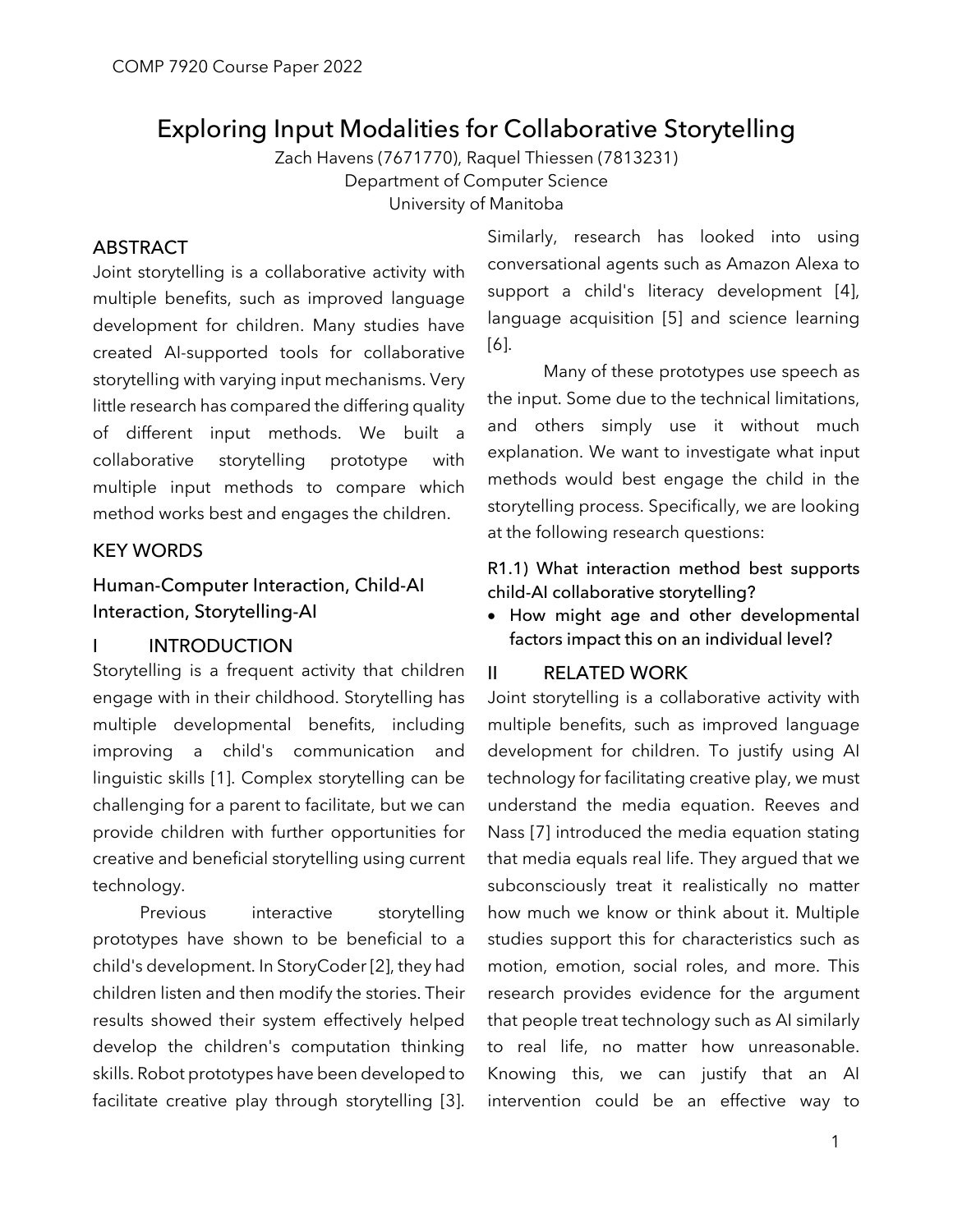



facilitate creative play. We do not consider it a replacement for playing with human peers.

Digital tools for facilitating collaborative storytelling have been investigated for a long time. A notable early study in this space was KidPad, an interface that allowed multiple children to tell and illustrate a story together [8]. Given the lack of AI technologies at the time, the focus was primarily on interface elements and drawing tools to improve experience and engagement. Since then, AI has been integrated into storytelling in many ways, such as generating questions to help increase comprehension [9], suggesting narrative elements for human collaborators [10], or allowing a robot to listen to a story told and react with gestures and other motion [11].

The primary inspiration for this specific project was a study and system called StoryDrawer [12]. It is a collaborative storytelling system with two main approaches. The first is a child says, and an AI draws a model where the child tells stories verbally, and the web application transforms the oral description into drawings that the child can elaborate on. The second is a child scribbles, and an AI completes. In this version, the child draws an illustration that is analyzed by a drawing recognition model to create a textual representation. This representation is passed to a narrative model to further the story, and drawings for the new story elements are rendered on the same canvas as the child's original contributions. Overall, this study illustrates the value of both voice and drawing as inputs for a collaborative storytelling system but does not compare the two, instead of focusing on overall engagement and enjoyment. Another contribution made by StoryDrawer is the inclusion of a button that presents a set of story ideas to the child to minimize problems getting started, which users seemed to value, indicating that they would like such a feature in other systems.

Our literature review highlighted there are few, if any, current studies that actively compare different input methods for child-AI interaction. Prior research has investigated specific input methods and how to improve them, such as speech recognition [13], textbased inputs [14], and drawn images [12]. Each of these input methods has been independently shown to be effective, but they have not been compared to one another in a collaborative storytelling setting.

It is worth noting the research that outlines many potential ethical issues when using AI with children. These issues include surveillance, privacy, security, and inclusivity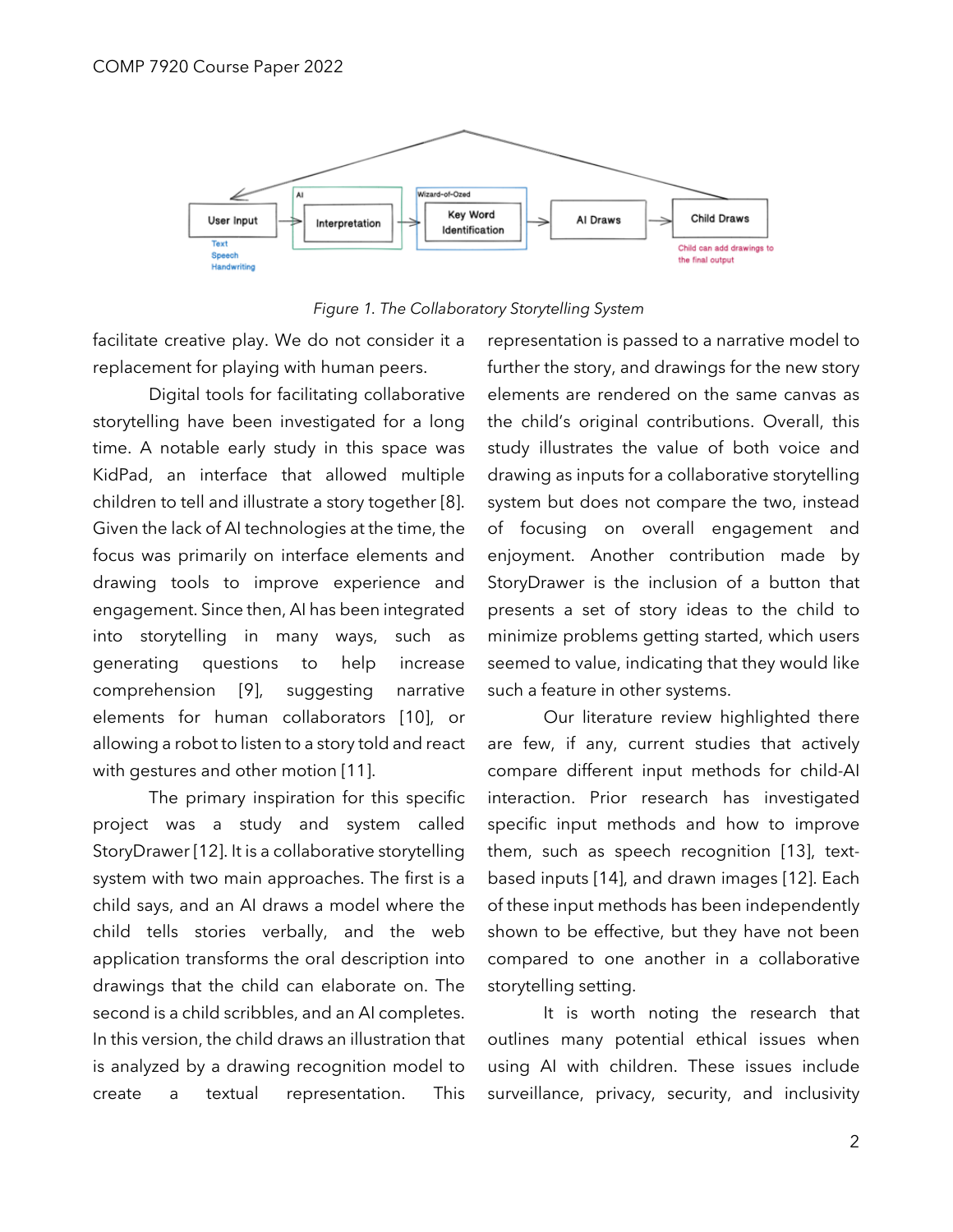



[15]. As a result, we must have a transparent design, education, and regulation of these agents when used with the public. Research suggests that children do not demonstrate awareness that the technologies are recording their interactions. Parents have expressed specific concerns about recording and monitoring their children's activities and what data is held by companies. Though these ethical issues will not be directly applicable to our prototype, they were front of mind as we designed our study.

### III DESIGN PROCESS

Our design processes consisted of the following five steps:

- 1) Literature Review
- 2) Paper Prototypes
- 3) Refine Prototypes
- 4) Interaction Storyboard
- 5) Build Web Prototype

We started our project with a general literature review to understand what similar projects have been done, what their findings were and what they believed could be approved upon. Once we decided the focus of our project, input modalities, we made some paper prototypes of what we thought our collaborative story drawing system could look like. Following this, we chose the prototypes that we liked best and refined them as shown in *Figure 2* and cleaned them up using basic digital tools.

We also created basic interaction story boards and diagrams as shown in *Figure 3* so we would understand the entire process and the different steps for the different versions. Lastly, we used our story boards and digital prototypes to build out web prototype.



*Figure 2. Refined Prototype Examples*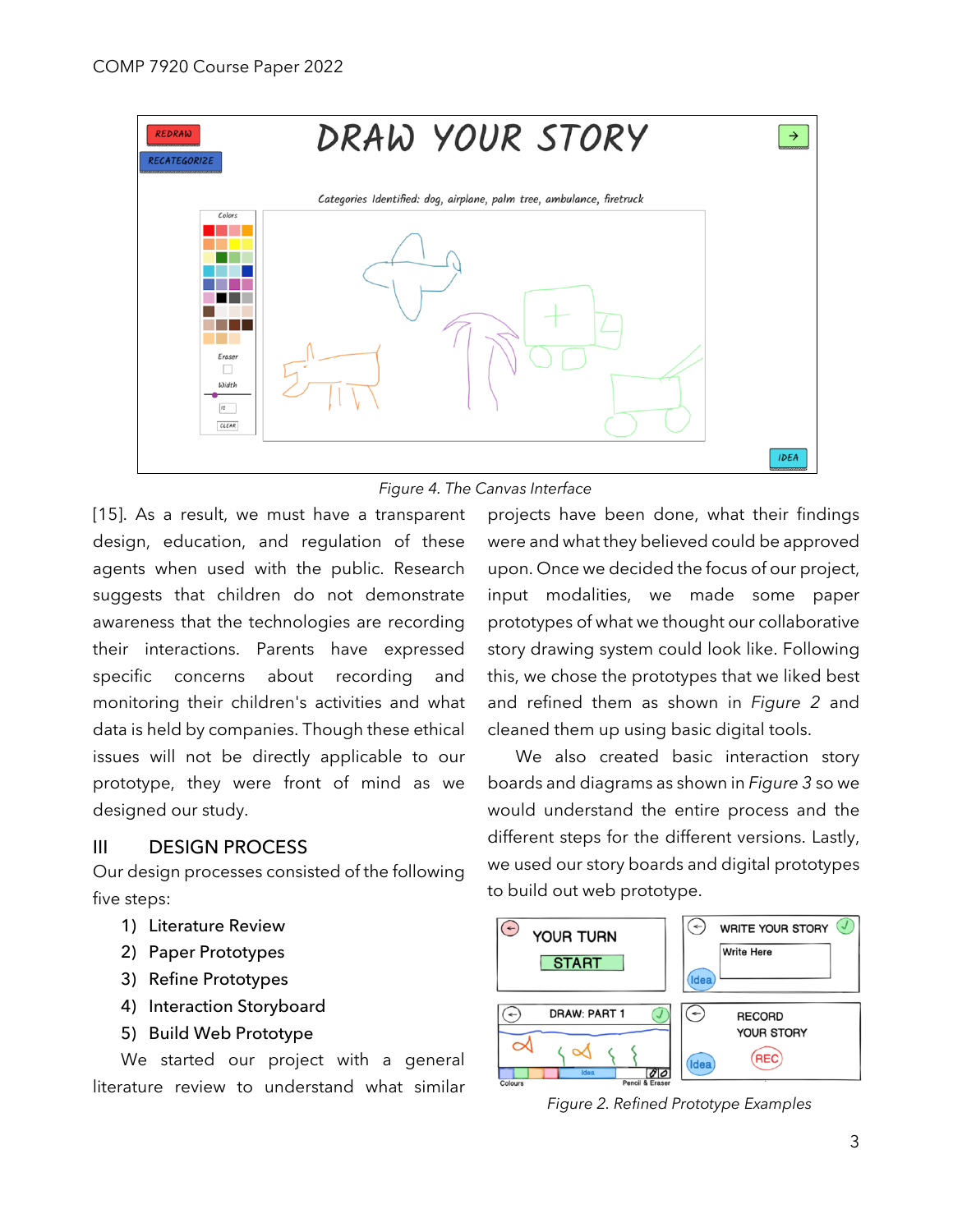### IV PROTOTYPE

### *IV.I Input Types*

The first input type we used was plain text. For this input type the child merely had to type out their story and then submit it. This was intended to act as a baseline without any interpretation phase. However, during our pilot the participants used an iPad to interact with the prototype which allowed them to use the onscreen keyboard for input. This keyboard option has completion and correction suggestion based on partial inputs from the user, meaning that there was a light-weight interpretation mechanism available to the user although its use was optional. The second input type was handwriting. In this input type, the child had to write their story on a digital notepad. The MyScript library [16] was employed to interpret the handwriting into written text. Lastly, we had the speech input type. The child would record their story orally. We presented the child with the option to replay and rerecord their input before submitting it. We used the Web Speech API built into modern browsers to interpret the speech into text as well as synthesize speech for validation. Drawing as input (as in StoryDrawer) was also considered but was omitted due to a lack of access to pre-trained models, and limitations on our ability to train our own.

### *IV.II Canvas*

The most important component of our prototype was our canvas (*Figure 4).* Using the generated interpretations of the story, our *Wizard-of-oz* would select image categories that the AI should draw as the starting outline for the drawing of the story. With these categories our





system will gather images for these categories using the "Quick, Draw!" dataset [17] and randomly position them on the canvas. Following the generation, the child is given an opportunity to add what they want to the image representing their story.

#### *IV.III "Quick, Draw!" Dataset*

We used the "Quick, Draw!" [17] dataset for our project. This dataset contains thousands of open-sourced human-drawn doodles in each of 345 categories. These images were collected in a gamified training data collection mechanism for Google's image recognition neural network. In our implementation we stored 100 random images from each category on the webserver. A web endpoint was provided that returned a random doodle from the specified category. These doodles were used to compose the illustration for the child's story. One advantage of these drawings is that they are all quick sketches instead of well-drawn artworks, providing lots of opportunity for elaboration on top of them. Quick sketches can help establish that these illustrations can be fun and simple. There is a limitation on the number of categories available. We felt it to be an appropriate tradeoff when compared to having a hand-draw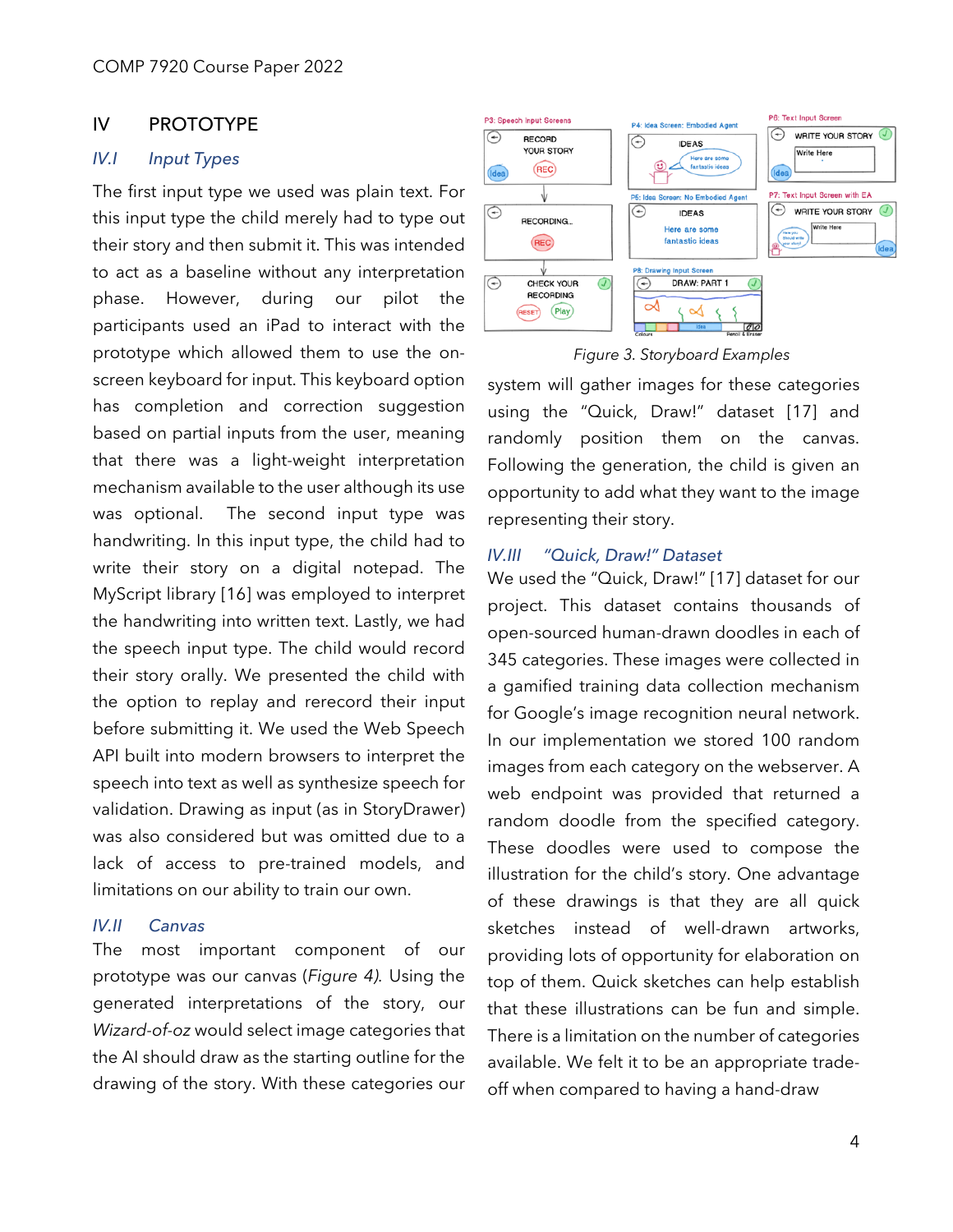| Pseudonym     | Version(s)                | Engagement                                               | Preference / Comments                                                                | Time<br>Writing             | Time<br>Drawing             |
|---------------|---------------------------|----------------------------------------------------------|--------------------------------------------------------------------------------------|-----------------------------|-----------------------------|
| Peach         | All versions              | Relatively low<br>engagement<br>throughout               | Expressed they did not like the<br>speech but did not have a preference<br>otherwise | 1 min<br>(avg)              | $1.5 \text{ min}$<br>(avg)  |
| Toad          | Text                      | High Engagement in<br>story writing, lower in<br>drawing | Typing - they said they wanted to type<br>before we even started                     | $14 \text{ min}$<br>(total) | $25 \text{ min}$<br>(total) |
| Luigi         | Speech and<br>Handwriting | Fairly decent<br>engagement, had<br>simple stories       | Struggled with speech so we ended<br>up switching to handwriting                     | $21 \text{ min}$<br>(total) | $21 \text{ min}$<br>(total) |
| <b>Bowser</b> | Handwriting               | High Engagement<br>throughout                            | Started on handwriting and they went<br>slowly through the drawing                   | 25 min<br>(total)           | $16 \text{ min}$<br>(total) |

### *Table 1. Participant Information*

images during the study. StoryDrawer [9] used the same dataset, and they dealt with similar trade-offs.

### *IV.IV Idea, Redraw and Recategorize*

We had three primary buttons on our canvas page that the user could use. The first inspired by the StoryDrawer prototype, was the "Idea" button. This button was to help children if they were stuck or needed inspiration for their story or drawing. The second button was the redraw button. If the child did not like the canvas generated, they could ask the AI to try drawing again. Another alternative was to clear the canvas and purely draw the image themselves. They could press redraw as many times as they wanted. Lastly, we had the recategorize button. We told the children that this button would ask the AI to think of better categories for their story. In reality, it really just asked the wizard to choose new categories.

### V STUDY METHODS

### *V.I Participants*

We ran four pilot studies with children in first grade. For each pilot study, there were three stories written by the participant. For each study, the participant used a different input method. Each input method had four rounds of input and drawings. We changed the order of the input methods to balance any learning effect.

### *V.II Study Session*

Our study started with a brief introduction to the process and a demo of the system. We originally planned to have each child go through all three sessions trying the different input methods, however the children took a lot longer to do the sessions than initially anticipated. As a result, we had children just using one system and did not have an interview but instead used what they used throughout to try to understand their general opinion of our system.

### *V.III Data Collection*

During our study we collected multiple pieces of data to try to best understand the process and engagement of the child during the collaborative storytelling. We collection data of the original input and the AI interpretation to look at the accuracy of the AI for interpreting the child's input. We saved the originally generated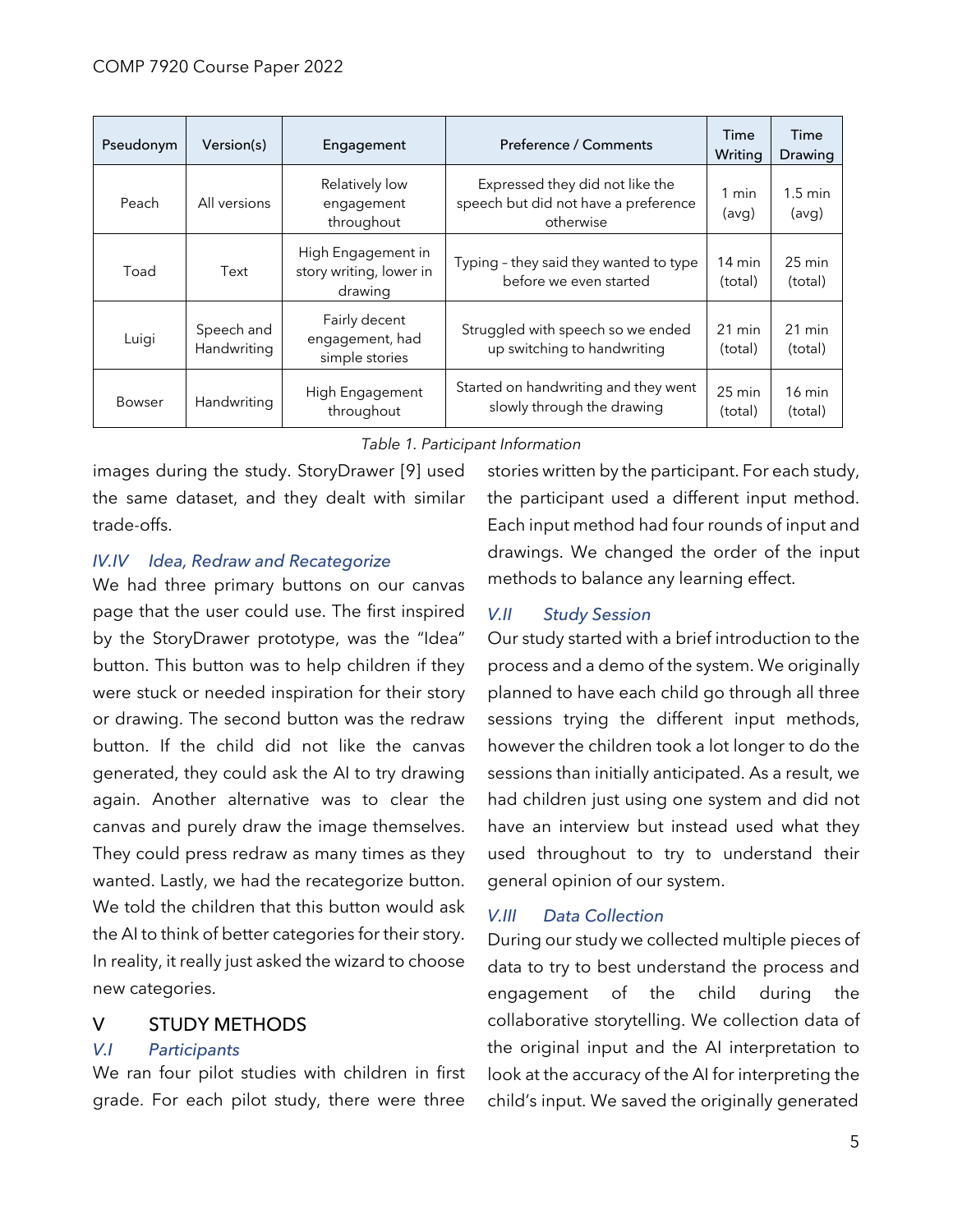AI image and the final image to see how much the child added or changed. Lastly, we collected button press and time data to help understand how long the child took in different components and whether they utilized the redraw, recategorize or idea buttons.

### VI RESULTS

#### *VI.I Input Engagement*

We found that Toad had the longest and most in-depth story. However, the child expressed a lot of interest in story writing and so the results might be skewed. All the children seemed to like the handwriting over the speech, however the handwriting had limited space for writing a story. Both children who did speech, struggled to use it. This may be partially because the process was not super intuitive, but also, they could not easily change parts of the story and instead had to re-record. The children also thought of their stories slowly and the system stops recording when it hears a long pause. Of all the methods, the handwriting input seemed to lead to the most language learning. The text input had auto complete, and speech just

required them to talk. In the handwriting version they were writing words and we worked with them on sounding out words to help them spell words for their stories.

#### *VI.II Canvas Engagement*

The canvas engagement varied quite a bit between the children. Bowser, for example, spent a majority of the time on the canvas and added to the images generated. Luigi spent an even amount of time drawing and writing their story. When Luigi drew the picture, they often cleared the canvas and drew their own. Toad

also cleared the canvas as drew their own picture, but theirs did not seem as related to their story and contained a lot of words. Peach was not interested in drawing and instead often pressed the redraw button repeatedly until they liked the image and then moved onto the next round.



*Figure 5. Bowser's Images*

### *VI.III AI Accuracy*

Unfortunately, this is an aspect of the prototype's performance that we were unable to effectively exercise due to a bug in the prototype. The intent was for the system to perform input interpretation client-side and log the interpretation such that it was presented to the wizard for categorization. During the study, a previously unexposed bug caused many of the interpretation logging operations to fail, and many of the categorizations were done based on the wizard's direct exposure to the child's inputs (as opposed to from the AI interpretations). However, the limited evidence that we were able to collect showed that speech and handwriting were capable of equivalent accuracy, but frequently failed to correctly interpret the inputs. Their success depended heavily on the clarity of inputs, which for children of this age had varying levels of development across both input types. In our prototype, handwriting seemed to hold an advantage in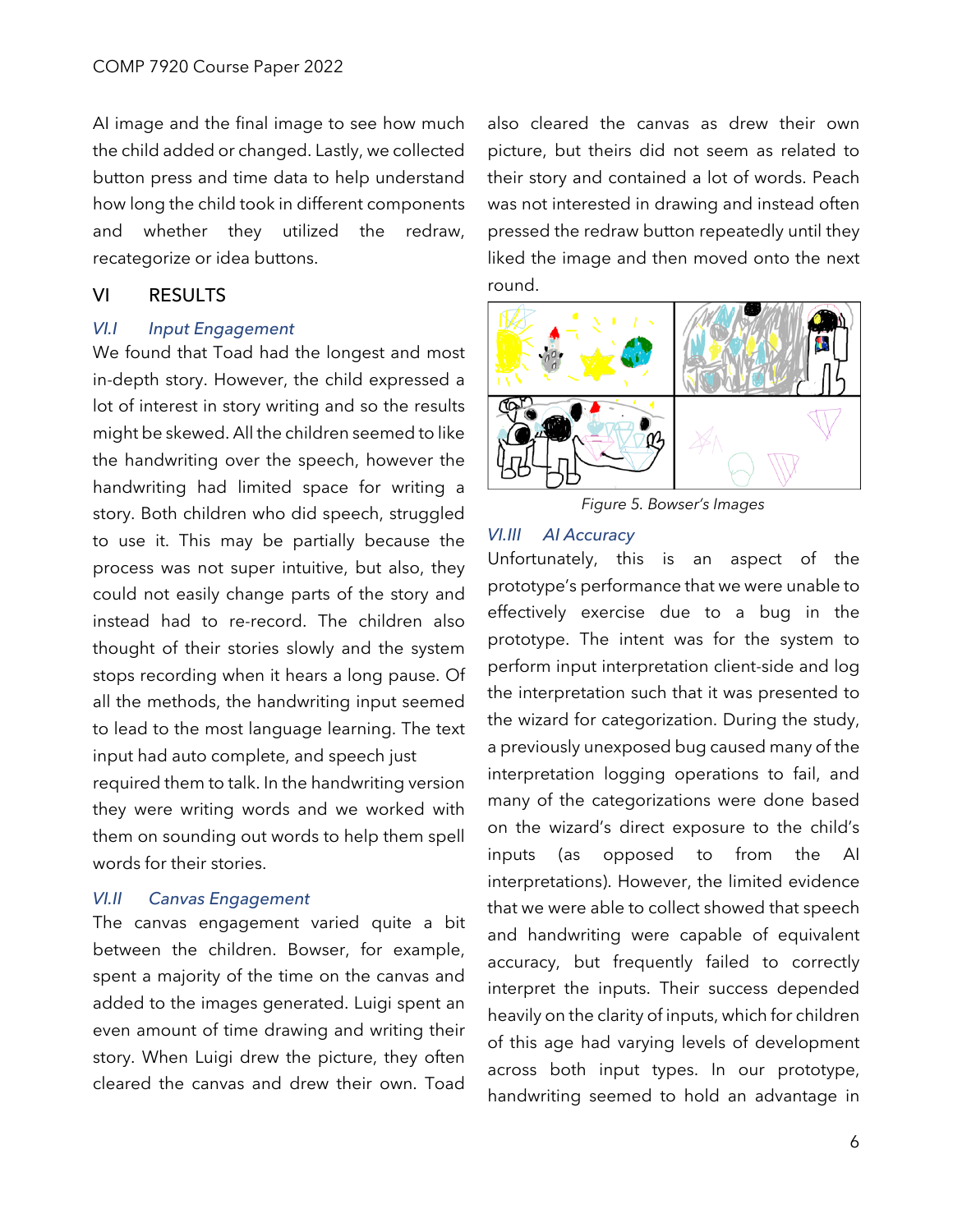that the handwriting panel allowed for revision and modification where a child could iteratively improve the legibility of their handwriting as they continued to write, whereas the speech input required the child to re-tell the entirety of their story every time they were unsatisfied with the interpretation, allowing for more deliberate inputs.

One surprising result was the adoption and quality of the iPad/iOS's predictive onscreen keyboard. This was not initially considered as an AI-interpreted input mechanism, but in hindsight was likely the most accurate and helpful. The keyboard allowed the children to interact directly with the interpretation of their inputs, and often resulted in more expressive and error-free textual stories that we believe would allow them to be more recognizable by NLP/narrative models as well as help improve the children's spelling over time.

#### *VI.IV Button Usage*

The redraw button was by far the most used button. We logged over 300 button presses for the redraw. The children really liked seeing the different drawings the AI would come up with and would press redraw until they saw one, they liked. We logged 25 uses of the idea button. One child did use it to help inspire them, others just tested what the button did. We only logged 12 uses of the recategorize button, but some of these were used to send them back to a waiting screen when bugs appeared.

### VII DISCUSSION

#### *VII.I Interpretation*

As a result of technical difficulties, we could not thoroughly investigate which input from a technical side would be more accurate or best to use. We did get some feedback. Peach (who used all the systems) said, "I don't think the voice does good." Similarly, Luigi started on speech but switched to handwriting because they struggled to use the speech system. From our pilot, we believe that speech is the simplest input method as speech generally comes first before typing and handwriting skills. However, it may not be the best for the overall engagement of storytelling. The handwriting and typing input methods that allowed for easy changes and review of the story seemed to engage the most in the story writing component and resulted in more accurate interpretations.

We were trying to test the use of the different inputs to find a potential "best" one, but the children seemed to perceive it more as the flexibility of the system. For example, Luigi said, "everyone gets to do what they like." After running our pilots, I believe giving all three options might allow us to adjust a system based on their age and individual characteristics. Having flexibility could let them focus on different goals for their creative play. We've shown that an implementation supporting multiple input methods is feasible with limited time investment given current AI libraries and frameworks, so we believe this to be a tractable design consideration.

### *VII.II Challenges*

We had technical challenges while running our study and we had unexpected challenges trying to facilitate the storytelling process with the children. Some children did not care for the initial writing story portion and would write a simple sentence and then do elaborate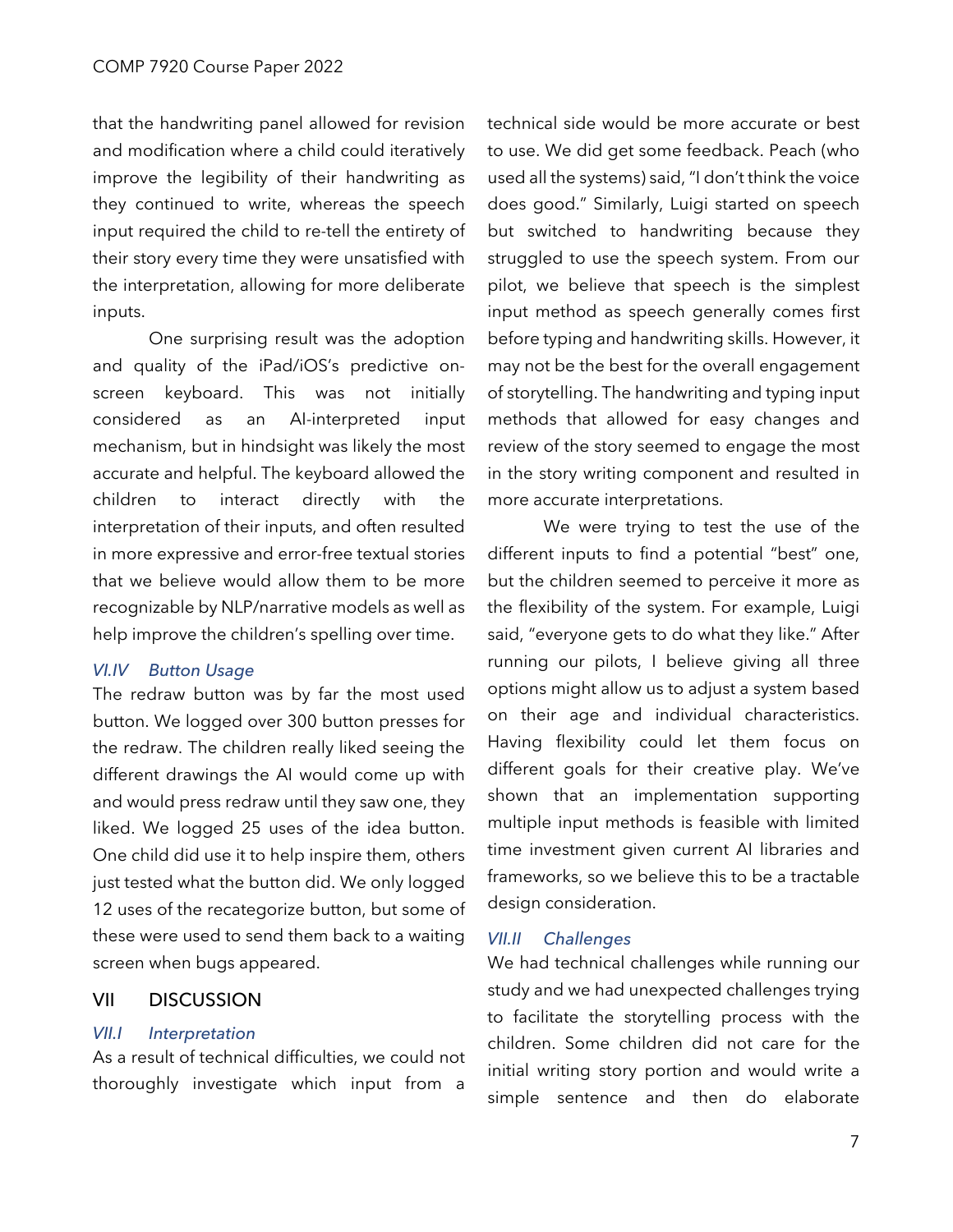drawings. Others spent a lot of time writing an elaborate story and did just a simple drawing. Our experience through this process made it clear that we must have a more flexible system that allows them to do storytelling in the way that fits best for them.

### *VII.III Limitations*

One limitation of our project was our limited participant pool. As a result of the time frame of the course, we had a short time to run the study sessions. Ideally, we would have had multiple participants for different age groups. A better sample would have allowed us to get more evidence and see the potential influence of the child's age on the input type that worked best, and on which was most engaging. Another limitation was that we did have to have a wizard in our implementation due to technical constraints. We would have liked to have it fully implemented to test the realistic feasibility of this type of system. Our last limitation regards our drawing data set. Though large, a story can contain no categories. In that case, our AI would not be able to contribute at all to the canvas.

#### *VII.IV Future Work*

For our future work, we would address this limitation by adding a component allowing a child to add their images with an associated label that could be used by the AI when generating the canvas. Another feature we would want to add is including an embodied version of our AI. Our AI was more behind the scenes making it less obvious to the user that the collaboration was with an AI. Using an embodied agent would more clearly indicate that this contribution was by an AI. Having an embodied agent could potentially help with engaging the child. We also considered implementing drawing recognition as an input and then having the AI contribute to the drawing. For young children who cannot type, write, or potentially for those who are nonverbal, drawing recognition would allow them to still do storytelling collaboratively.

### VIII CONCLUSION

We've developed a collaborative child/AI storytelling prototype that supports multiple types of input (speech, handwriting, and text) for the purpose of comparing the quality and accuracy of the differing input mechanisms. We presented the prototype to a group of first grade students with support from a *Wizard-of-oz* to mitigate the need for narrative analysis models while still providing a fun and complete experience for the children. Despite technical difficulties encountered with the prototype, we found that speech was the most natural input mechanism in line with its earlier development as a communication method in children. Interestingly, text and handwriting methods seemed to be more accurate as the children were able to slowly iterate and refine their input more easily with help foster understanding by the AI models. Each mechanism showed signs of encouraging improved communication in the children, and as such we suggest that collaborative storytelling system designs support multiple input mechanisms to encourage engagement and facilitate both play and learning for the broadest range of development and skillsets in children.

### IV REFERENCES

[1] J. Peck, "Using storytelling to promote language and literacy development,"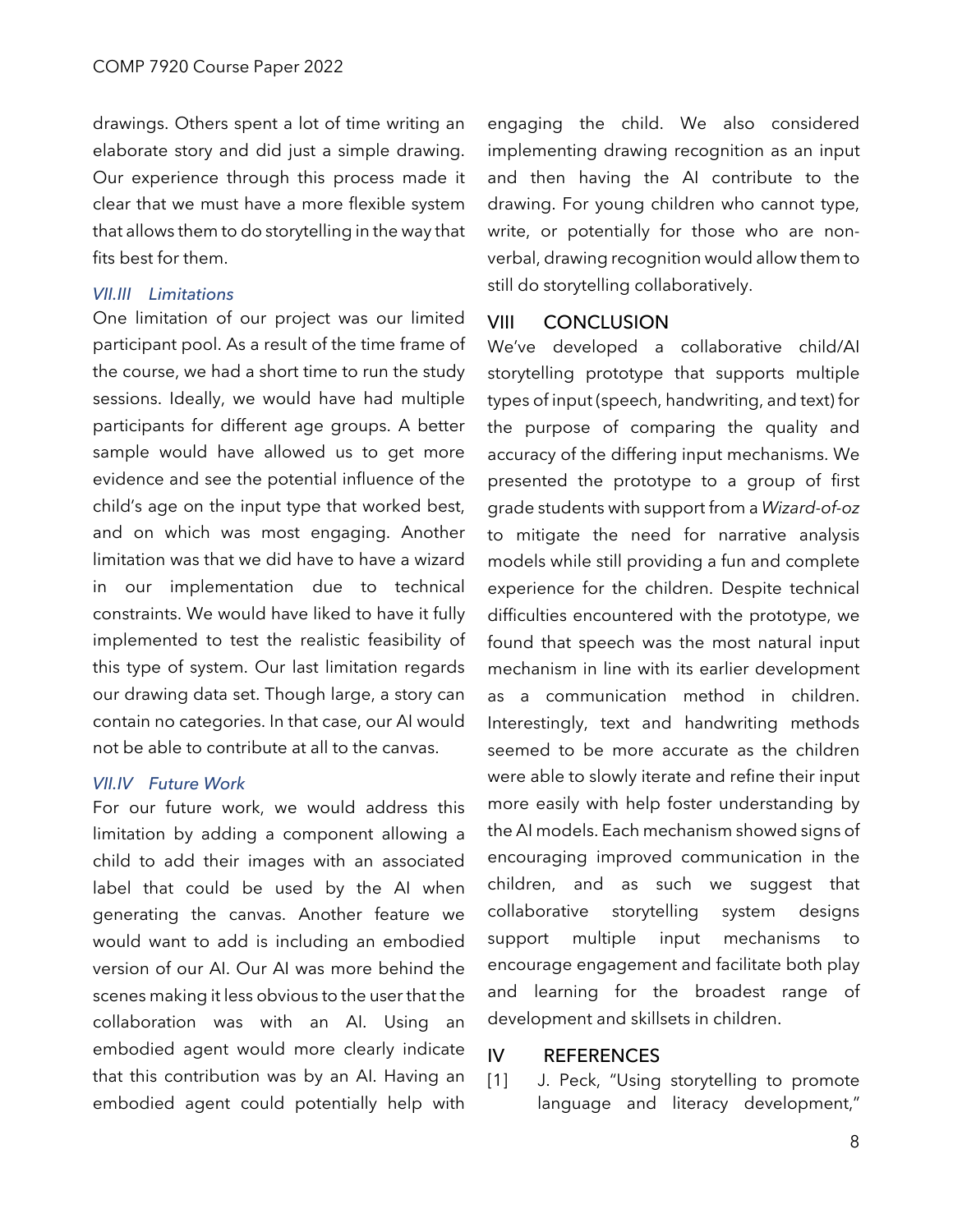*Read. Teach.*, vol. 43, no. 2, pp. 138–141, 1989.

- [2] G. Dietz *et al.*, "StoryCoder: Teaching Computational Thinking Concepts Through Storytelling in a Voice-Guided App for Children," in *Proceedings of the 2021 CHI Conference on Human Factors in Computing Systems*, 2021, pp. 1–15.
- [3] L. J. Hubbard, Y. Chen, E. Colunga, P. Kim, and T. Yeh, "Child-Robot Interaction to Integrate Reflective Storytelling into Creative Play," *ACM Int. Conf. Proceeding Ser.*, 2021, doi: 10.1145/3450741.3465254.
- [4] Y. Xu, S. Branham, X. Deng, P. Collins, and M. Warschauer, "Are Current Voice Interfaces Designed to Support Children's Language Development?," in *Proceedings of the 2021 CHI Conference on Human Factors in Computing Systems*, 2021, pp. 1–12.
- [5] N. Bhatti, T. L. Stelter, S. McCrickard, and A. Kelliher, "Conversational User Interfaces As Assistive Interlocutors For Young Children's Bilingual Language Acquisition," in *ACM International Conference on Interactive Media Experiences*, 2021, pp. 208–211.
- [6] Y. Xu, "Using conversational agents to foster young children's science learning from screen media," in *Proceedings of the 2020 ACM Interaction Design and Children Conference: Extended Abstracts*, 2020, pp. 14–19.
- [7] C. Reeves, Byron; Nass, *The media equation: How people treat computers, television, and new media like real people*. 1996.
- [8] A. Druin, J. Stewart, D. Proft, B. Bederson, and J. Hollan, "KidPad: A design collaboration between children, technologists, and educators," *Conf. Hum. Factors Comput. Syst. - Proc.*, pp.

463–470, 1997.

- [9] Z. Zhang *et al.*, "StoryBuddy: A Human-AI Collaborative Chatbot for Parent-Child Interactive Storytelling with Flexible Parental Involvement," Feb. 2022, doi: 10.1145/3491102.3517479.
- [10] M. Kreminski, M. Dickinson, M. Mateas, and N. Wardrip-Fruin, "Why Are We like This?: The AI Architecture of a Co-Creative Storytelling Game," in *ACM International Conference Proceeding Series*, 2020, doi: 10.1145/3402942.3402953.
- [11] S. Al Moubayed *et al.*, "Multimodal Feedback from Robots and Agents in a Storytelling," 2021.
- [12] C. Zhang *et al.*, "StoryDrawer: A Co-Creative Agent Supporting Children's Storytelling through Collaborative Drawing," in *Conference on Human Factors in Computing Systems - Proceedings*, 2021, pp. 1–6, doi: 10.1145/3411763.3451785.
- [13] M. Kumar, S. H. Kim, C. Lord, T. D. Lyon, and S. Narayanan, "Leveraging Linguistic Context in Dyadic Interactions to Improve Automatic Speech Recognition for Children," *Comput. Speech Lang.*, vol. 63, Sep. 2020, doi: 10.1016/j.csl.2020.101101.
- [14] I. Medhi Thies, N. Menon, S. Magapu, M. Subramony, and J. O'Neill, "How do you want your chatbot? An exploratory Wizard-of-Oz study with young, Urban Indians," in *Lecture Notes in Computer Science (including subseries Lecture Notes in Artificial Intelligence and Lecture Notes in Bioinformatics)*, 2017, vol. 10513 LNCS, pp. 441–459, doi: 10.1007/978-3- 319-67744-6\_28.
- [15] J. Chubb, S. Missaoui, S. Concannon, L. Maloney, and J. A. Walker, "Interactive storytelling for children: A case-study of